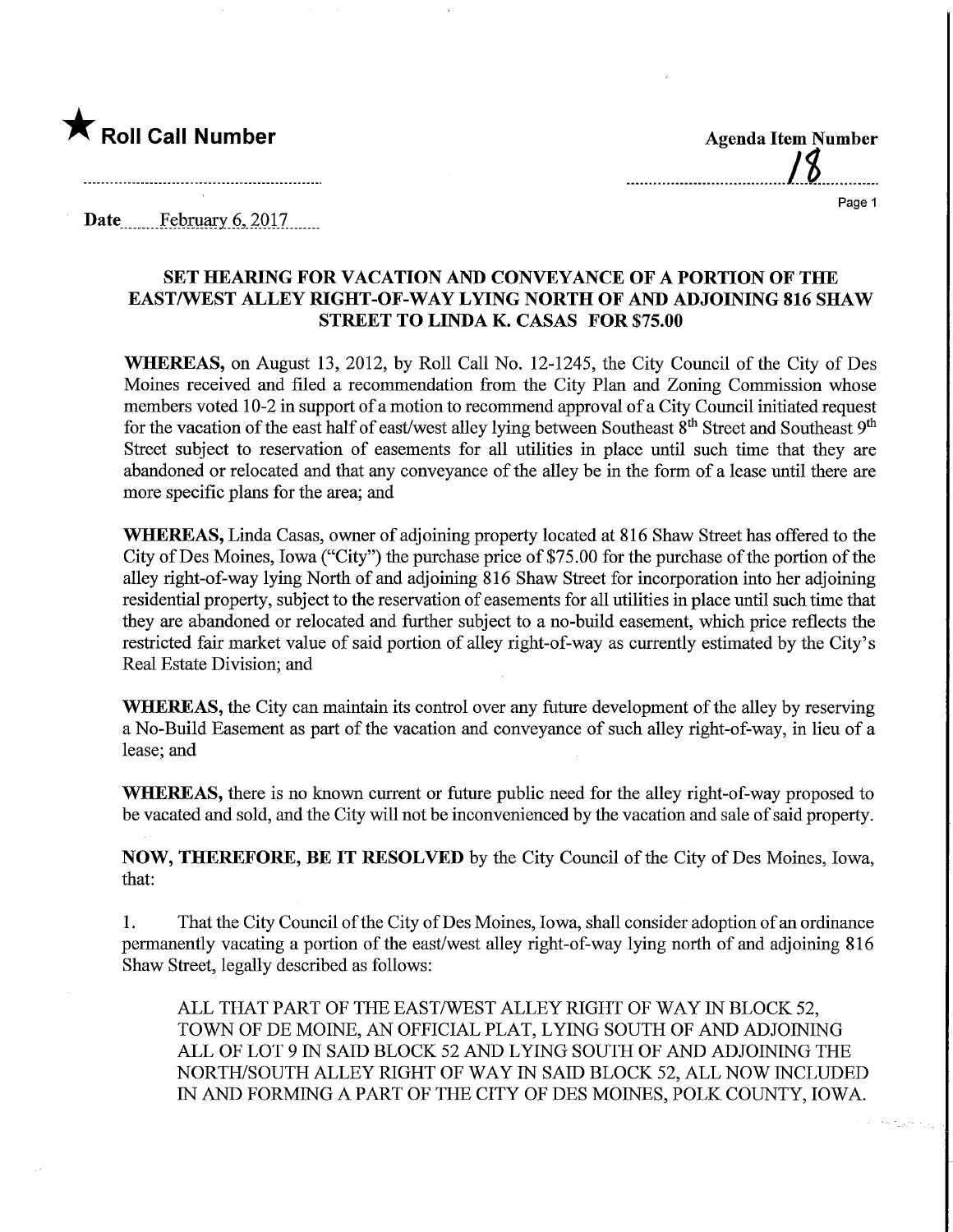## $\bigstar$  Roll Call Number  $\bigstar$  Agenda Item Number

Page 2

Date February 6, 2017

2. The City Council of the City of Des Moines, Iowa, further proposes to sell the portion of east/west alley right-of-way located north of and adjoining 816 Shaw Street, as legally described, to the grantee, and for the consideration identified below, subject to the reservation of easements for all utilities in place until such time that they are abandoned or relocated and further subject to a no-build easement:

Grantee: Linda K. Casas Consideration: \$75.00 Legal Description:

ALL THAT PART OF THE VACATED EAST/WEST ALLEY RIGHT OF WAY LYING NORTH OF AND ADJOINING LOTS 6, 7 AND 8, BLOCK 52, TOWN OF DE MOINE, AN OFFICIAL PLAT, ALL NOW INCLUDED IN AND FORMING A PART OF THE CITY OF DES MOINES, POLK COUNTY, IOWA AND CONTAINING APROXIMATELY 2700 SQUARE FEET.

3. That the meeting of the City Council at which the adoption of said ordinance and the sale and conveyance of such alley right-of-way is to be considered shall be on February 20, 2017, said meeting to be held at 5:00 p.m., in the City Council Chamber, Richard A. Clark Municipal Service Center, 1551 E. Martin Luther King Jr. Parkway, Des Moines, Iowa.

4. That the City Clerk is hereby authorized and directed to publish notice of said proposal in the form hereto attached all in accordance with §362.3 of the Iowa Code.

5. Non-project related land sale proceeds are used to support general operating budget expenses:  $Org - EG064090$ .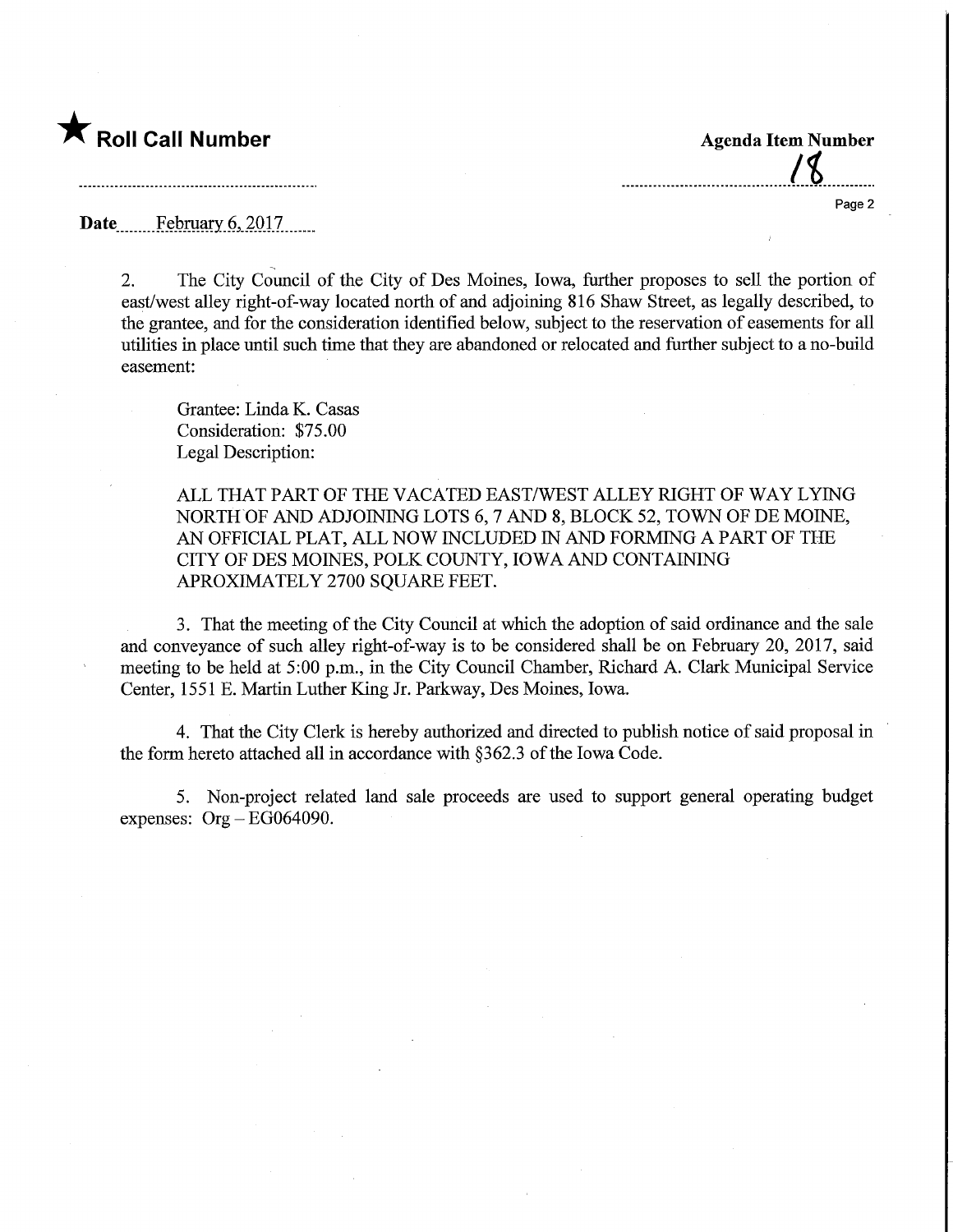## **K** Roll Call Number

Date<sub>........</sub>February 6, 2017.......

Moved by to adopt.

APPROVED AS TO FORM:

 $\mathscr{M}$ 

Lisa A. Wieland Assistant City Attorney

| <b>COUNCIL ACTION</b>                    | <b>YEAS</b> | <b>NAYS</b> | <b>PASS</b> | <b>ABSENT</b> | <b>CERTIFICATE</b>                                                                                         |  |  |
|------------------------------------------|-------------|-------------|-------------|---------------|------------------------------------------------------------------------------------------------------------|--|--|
| <b>COWNIE</b>                            |             |             |             |               | I, DIANE RAUH, City Clerk of said City hereby                                                              |  |  |
| <b>COLEMAN</b>                           |             |             |             |               |                                                                                                            |  |  |
| <b>GATTO</b>                             |             |             |             |               | certify that at a meeting of the City Council of said<br>City of Des Moines, held on the above date, among |  |  |
| <b>GRAY</b>                              |             |             |             |               | other proceedings the above was adopted.                                                                   |  |  |
| <b>HENSLEY</b>                           |             |             |             |               |                                                                                                            |  |  |
| <b>MOORE</b>                             |             |             |             |               | IN WITNESS WHEREOF, I have hereunto set my<br>hand and affixed my seal the day and year first              |  |  |
| <b>WESTERGAARD</b>                       |             |             |             |               | above written.                                                                                             |  |  |
| <b>TOTAL</b>                             |             |             |             |               |                                                                                                            |  |  |
| <b>APPROVED</b><br><b>MOTION CARRIED</b> |             |             |             |               |                                                                                                            |  |  |
| Mavor                                    |             |             |             |               | City Clerk                                                                                                 |  |  |

Agenda Item Number

Page 3